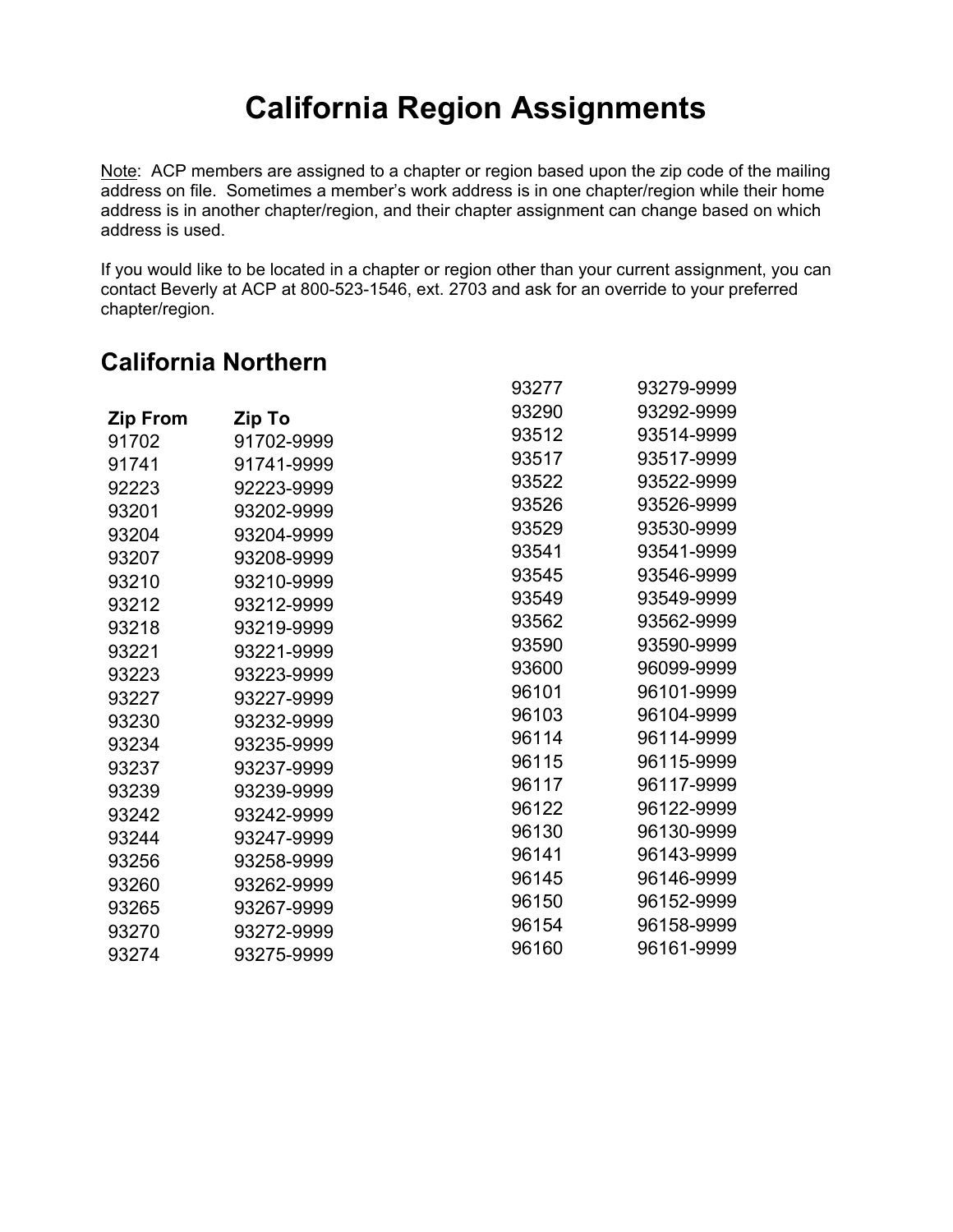## **California Southern Region 1**

| <b>Zip From</b> | Zip To     | 93238 | 93238-9999 |
|-----------------|------------|-------|------------|
| 90000           | 90612-9999 | 93240 | 93241-9999 |
| 90637           | 90671-9999 | 93243 | 93243-9999 |
| 90701           | 90717-9999 | 93249 | 93252-9999 |
| 90723           | 90723-9999 | 93254 | 93255-9999 |
| 90731           | 90734-9999 | 93263 | 93263-9999 |
| 90744           | 90748-9999 | 93268 | 93268-9999 |
| 90755           | 90755-9999 | 93276 | 93276-9999 |
| 90800           | 91700-9999 | 93280 | 93280-9999 |
| 91706           | 91706-9999 | 93283 | 93283-9999 |
| 91711           | 91711-9999 | 93285 | 93285-9999 |
| 91714           | 91716-9999 | 93287 | 93287-9999 |
| 91722           | 91724-9999 | 93300 | 93501-9999 |
| 91731           | 91734-9999 | 93505 | 93505-9999 |
| 91740           | 91740-9999 | 93510 | 93510-9999 |
| 91744           | 91750-9999 | 93516 | 93516-9999 |
| 91754           | 91756-9999 | 93518 | 93519-9999 |
| 91765           | 91770-9999 | 93523 | 93523-9999 |
| 91773           | 91773-9999 | 93524 | 93524-9999 |
| 91775           | 91778-9999 | 93527 | 93528-9999 |
| 91780           | 91780-9999 | 93531 | 93532-9999 |
| 91788           | 91793-9999 | 93534 | 93539-9999 |
| 91800           | 91899-9999 | 93542 | 93544-9999 |
| 93000           | 93200-9999 | 93550 | 93551-9999 |
| 93203           | 93203-9999 | 93553 | 93556-9999 |
| 93205           | 93206-9999 | 93558 | 93558-9999 |
| 93214           | 93217-9999 | 93560 | 93561-9999 |
| 93220           | 93220-9999 | 93563 | 93563-9999 |
| 93224           | 93226-9999 | 93581 | 93582-9999 |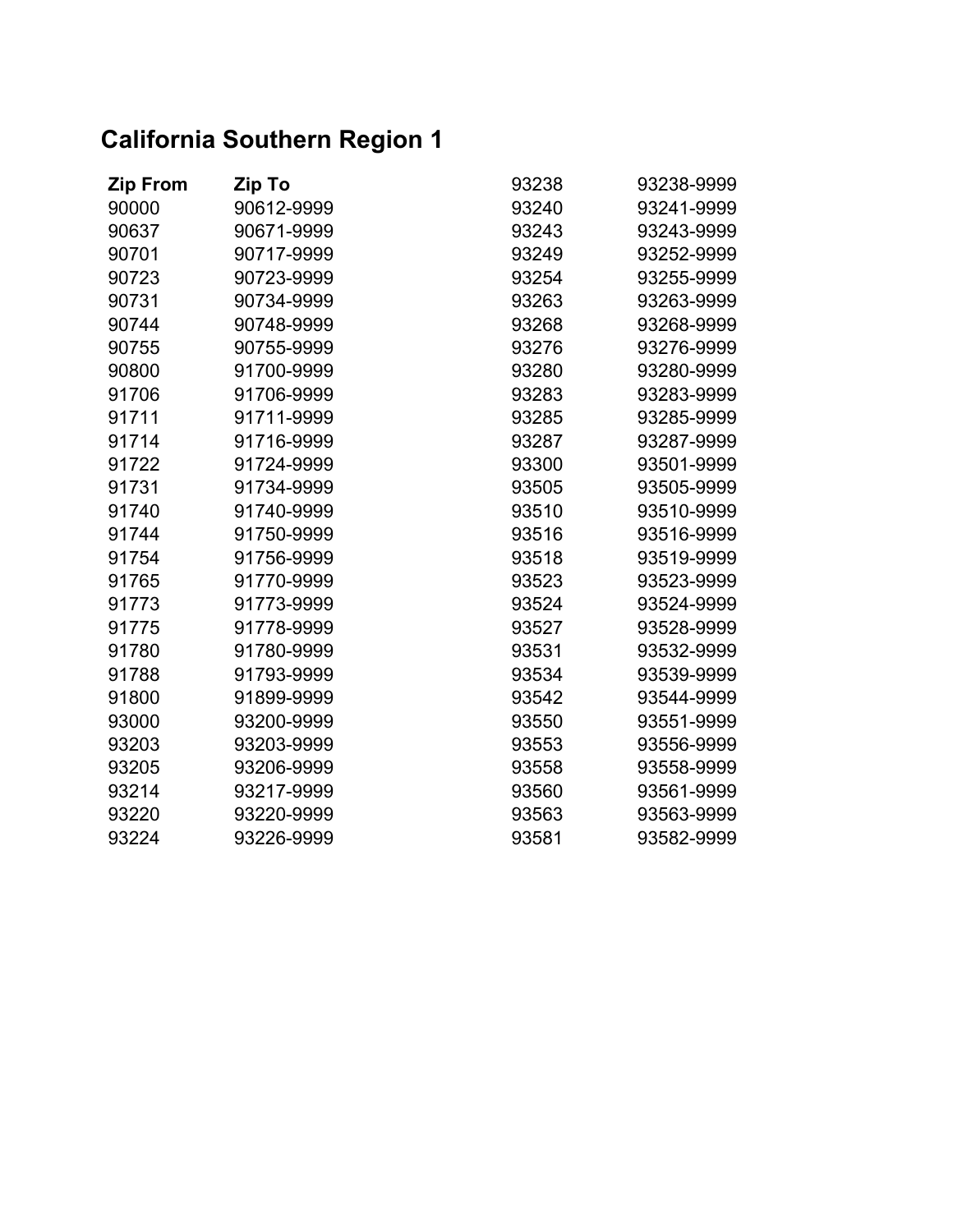## **California Southern Region 2**

| <b>Zip From</b> | Zip To     |
|-----------------|------------|
| 90620           | 90624-9999 |
| 90630           | 90633-9999 |
| 90680           | 90680-9999 |
| 90720           | 90721-9999 |
| 90740           | 90740-9999 |
| 90742           | 90743-9999 |
| 91701           | 91701-9999 |
| 91708           | 91710-9999 |
| 91718           | 91720-9999 |
| 91729           | 91730-9999 |
| 91737           | 91737-9999 |
| 91739           | 91739-9999 |
| 91743           | 91743-9999 |
| 91752           | 91752-9999 |
| 91759           | 91764-9999 |
| 91784           | 91784-9999 |
| 91785           | 91786-9999 |
| 91978           | 91978-9999 |
| 92201           | 92203-9999 |
| 92210           | 92210-9999 |
| 92211           | 92211-9999 |
| 92220           | 92220-9999 |
| 92225           | 92226-9999 |
| 92230           | 92230-9999 |
| 92234           | 92236-9999 |
| 92239           | 92240-9999 |
| 92242           | 92242-9999 |
| 92252           | 92256-9999 |
| 92258           | 92258-9999 |
| 92260           | 92264-9999 |
| 92268           | 92268-9999 |
| 92270           | 92270-9999 |
| 92272           | 92272-9999 |
| 92274           | 92274-9999 |
| 92276           | 92278-9999 |
| 92280           | 92280-9999 |
| 92282           | 92282-9999 |
| 92284           | 92286-9999 |
| 92300           | 92899-9999 |